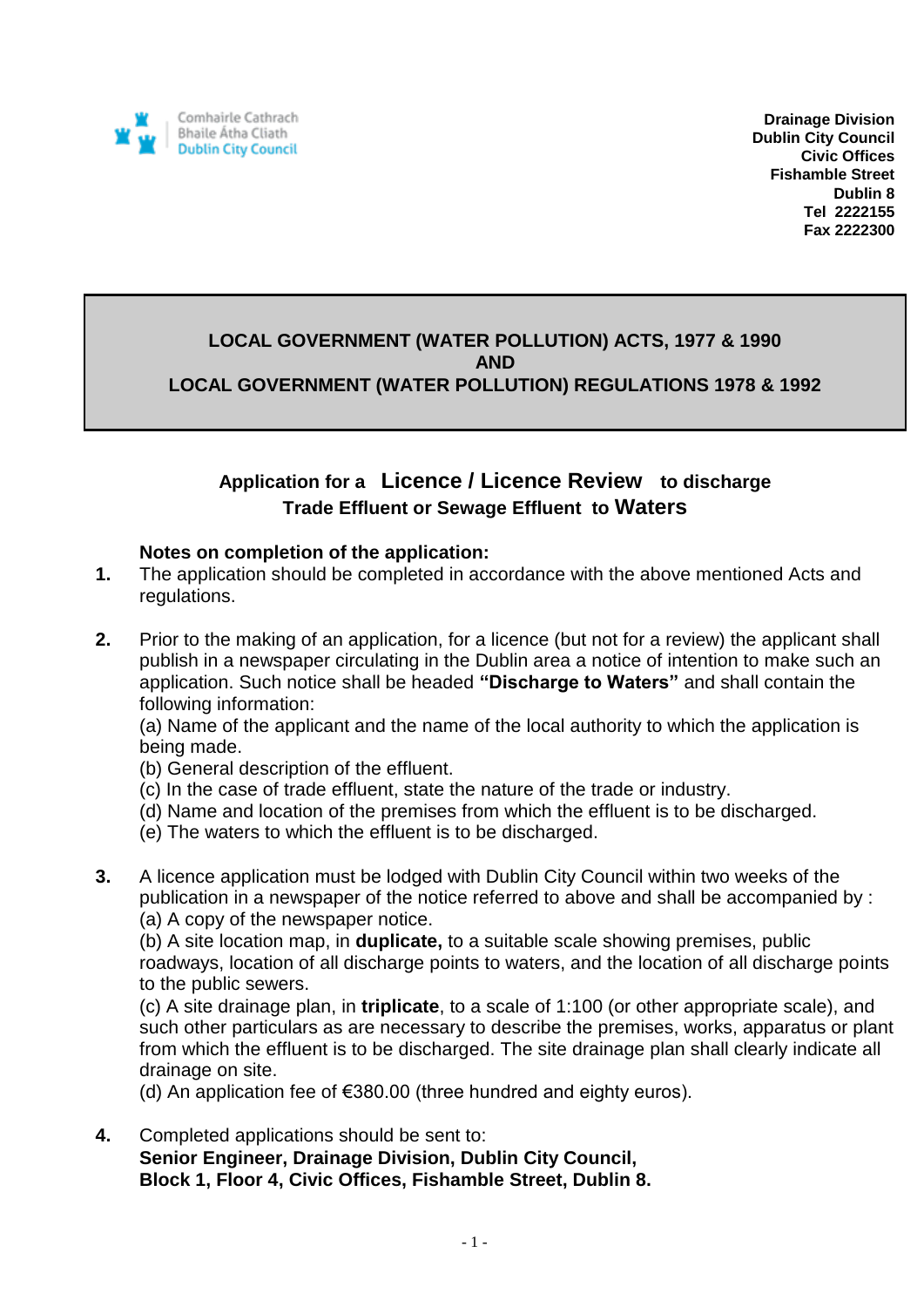| Number of employees at premises: _________________                                                                                                                                                                            |  |  |  |
|-------------------------------------------------------------------------------------------------------------------------------------------------------------------------------------------------------------------------------|--|--|--|
| Date of commencement of discharge: _______________                                                                                                                                                                            |  |  |  |
|                                                                                                                                                                                                                               |  |  |  |
| Point of discharge to waters:<br><u>Point of discharge to waters:</u>                                                                                                                                                         |  |  |  |
|                                                                                                                                                                                                                               |  |  |  |
|                                                                                                                                                                                                                               |  |  |  |
| Average Volume _______________________m <sup>3</sup> /day.                                                                                                                                                                    |  |  |  |
| Maximum Volume _______________________m <sup>3</sup> /day.                                                                                                                                                                    |  |  |  |
| Maximum rate of discharge ________________litres/sec.                                                                                                                                                                         |  |  |  |
| Method of flow measurement: Network and the state of the state of the state of the state of the state of the state of the state of the state of the state of the state of the state of the state of the state of the state of |  |  |  |
|                                                                                                                                                                                                                               |  |  |  |
|                                                                                                                                                                                                                               |  |  |  |
|                                                                                                                                                                                                                               |  |  |  |
|                                                                                                                                                                                                                               |  |  |  |
|                                                                                                                                                                                                                               |  |  |  |

 $\ddot{\phantom{a}}$